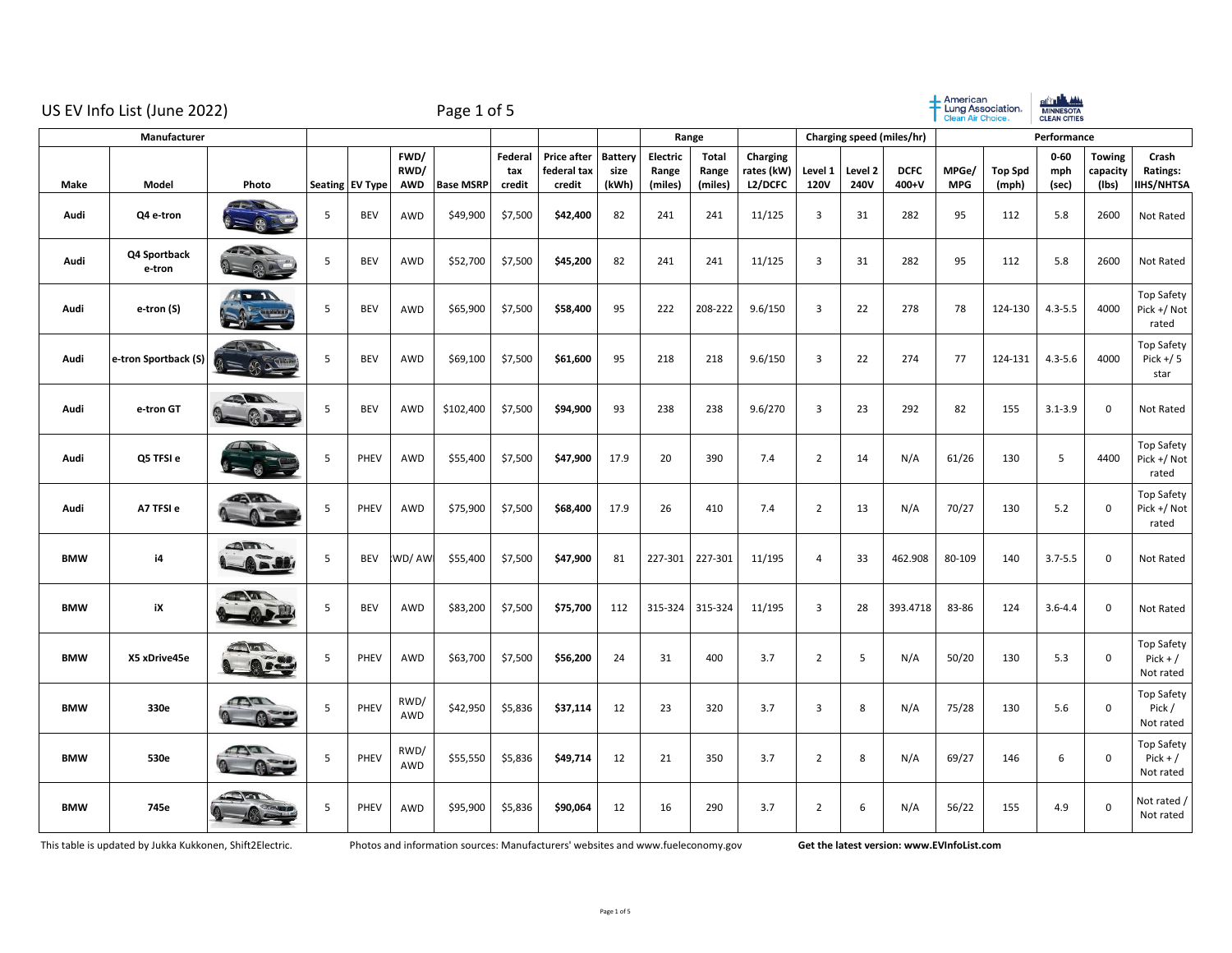|                  | US EV Info List (June 2022)  |                      |                |                 |                     | Page 2 of 5      |                          |                                             |                                 |                              |                                  |                                   |                         |                           |                      | Clean Air Choice    | Lung Association.       | <u>aft de mi</u><br><b>MINNESOTA</b><br><b>CLEAN CITIES</b> |                                    |                                           |
|------------------|------------------------------|----------------------|----------------|-----------------|---------------------|------------------|--------------------------|---------------------------------------------|---------------------------------|------------------------------|----------------------------------|-----------------------------------|-------------------------|---------------------------|----------------------|---------------------|-------------------------|-------------------------------------------------------------|------------------------------------|-------------------------------------------|
|                  | Manufacturer                 |                      |                |                 |                     |                  |                          |                                             |                                 |                              | Range                            |                                   |                         | Charging speed (miles/hr) |                      |                     |                         | Performance                                                 |                                    |                                           |
| Make             | Model                        | Photo                |                | Seating EV Type | FWD/<br>RWD/<br>AWD | <b>Base MSRP</b> | Federal<br>tax<br>credit | <b>Price after</b><br>federal tax<br>credit | <b>Battery</b><br>size<br>(kWh) | Electric<br>Range<br>(miles) | <b>Total</b><br>Range<br>(miles) | Charging<br>rates (kW)<br>L2/DCFC | Level 1<br><b>120V</b>  | Level 2<br>240V           | <b>DCFC</b><br>400+V | MPGe/<br><b>MPG</b> | <b>Top Spd</b><br>(mph) | $0 - 60$<br>mph<br>(sec)                                    | <b>Towing</b><br>capacity<br>(lbs) | Crash<br>Ratings:<br>IIHS/NHTSA           |
| <b>Chevrolet</b> | <b>Bolt EV</b>               |                      | 5              | <b>BEV</b>      | <b>FWD</b>          | \$25,600         | \$0                      | \$25,600                                    | 65                              | 259                          | 259                              | 11.5/50                           | $\overline{4}$          | 41                        | 142                  | 120                 | 98                      | 6.5                                                         | $\mathsf 0$                        | Top Safety<br>Pick /<br>5 star            |
| Chevrolet        | <b>Bolt EUV</b>              |                      | 5              | <b>BEV</b>      | <b>FWD</b>          | \$27,200         | \$0                      | \$27,200                                    | 65                              | 247                          | 247                              | 11.5/50                           | $\overline{4}$          | 39                        | 136                  | 115                 | 98                      | $\overline{7}$                                              | $\mathbf 0$                        | Not rated                                 |
| Chrysler         | Pacifica Hybrid<br>(PHEV)    |                      | $\overline{7}$ | PHEV            | <b>FWD</b>          | \$46,978         | \$7,500                  | \$39,478                                    | 16                              | 33                           | 570                              | 6.6                               | 3                       | 16                        | N/A                  | 84/32               | 107                     | 7.8                                                         | 0                                  | Top Safety<br>Pick /<br>5 star            |
| Ford             | <b>Escape PHEV</b>           |                      | 5              | PHEV            | <b>FWD</b>          | \$35,455         | \$6,843                  | \$28,612                                    | 14.4                            | 37                           | 520                              | 5                                 | $\overline{4}$          | 15                        | N/A                  | 105/40              | 85                      | 8.8                                                         | 1500                               | Top Safety<br>Pick /<br>Not rated         |
| Ford             | F-150 Lightning              |                      | 5              | <b>BEV</b>      | <b>AWD</b>          | \$39,974         | \$7,500                  | \$32,474                                    | 98-131                          | 230-320                      |                                  | 230-320 1.6-19.6/150              | $\overline{2}$          | 24-40                     | 249                  | 66-70               | 110                     | 4.5                                                         |                                    | 700-10,00 Not Rated                       |
| Ford             | <b>Mustang Mach-E</b>        | 一<br>BOL             | 5              | BEV             | RWD/<br>AWD         | \$43,895         | \$7,500                  | \$36,395                                    | 76-99                           | 247-314                      | 247-315                          | 11/115-150                        | $\overline{\mathbf{3}}$ | 30                        | 331                  | 82-103              | 124                     | $3.5 - 6.1$                                                 | $\mathsf 0$                        | Top Safety<br>Pick /<br>Not rated         |
| Hyundai          | Ionig 5                      | <b>SALE AND REAL</b> | 5              | <b>BEV</b>      | WD/AW               | \$39,950         | \$7,500                  | \$32,450                                    | 58-77                           | 220-303                      | 220-303                          | 11/199                            | $\overline{4}$          | 35                        | 503                  | 98-114              | 115                     | $5.2 - 8.0$                                                 | 1650                               | Not Rated                                 |
| Hyundai          | Kona EV                      | <b>HOLE</b>          | 5              | <b>BEV</b>      | <b>FWD</b>          | \$34,000         | \$7,500                  | \$26,500                                    | 64                              | 258                          | 258                              | 7.2/75                            | $\overline{4}$          | 26                        | 214                  | 120                 | 124                     | 6.6                                                         | $\mathsf 0$                        | <b>Top Safety</b><br>$Pick + /$<br>5 star |
| Hyundai          | Santa Fe PHEV                | $\lambda$            | 5              | PHEV            | AWD                 | \$40,000         | \$6,587                  | \$33,413                                    | 13.8                            | 31                           | 440                              | 3.3                               | $\overline{4}$          | 20                        | N/A                  | 76/33               | 123                     | 8.4                                                         | 2000                               | Not Rated                                 |
| Hyundai          | <b>Tucson PHEV</b>           | AMI<br>AP            | 5              | PHEV            | AWD                 | \$35,400         | \$6,587                  | \$28,813                                    | 13.8                            | 33                           | 420                              | 7.2                               | $\overline{4}$          | 20                        | N/A                  | 80/35               | 130                     | $\overline{7}$                                              | 2000                               | Not Rated                                 |
| Jaguar           | <b>I-PACE</b>                | <b>CAN</b>           | 5              | <b>BEV</b>      | AWD                 | \$71,300         | \$7,500                  | \$63,800                                    | 90                              | 234                          | 234                              | 7.0/100                           | $\overline{3}$          | 16                        | 180                  | 76                  | 124                     | 4.5                                                         | $\mathbf 0$                        | Not rated                                 |
| Jeep             | <b>Wrangler 4xe</b>          |                      | 5              | PHEV            | AWD                 | \$54,595         | \$7,500                  | \$47,095                                    | 17.4                            | 22                           | 370                              | 7.7                               | $\overline{2}$          | 11                        | N/A                  | 49/20               | 100                     | 6                                                           | 3500                               | Not Rated                                 |
| Jeep             | <b>Grand Cherokee</b><br>4xe |                      | 5              | <b>PHEV</b>     | AWD                 | \$58,095         | \$7,500                  | \$50,595                                    | 17.4                            | 26                           | 470                              | 7.7                               | $\overline{2}$          | 13                        | N/A                  | 56/23               | 100                     | 6                                                           | 6000                               | Not Rated                                 |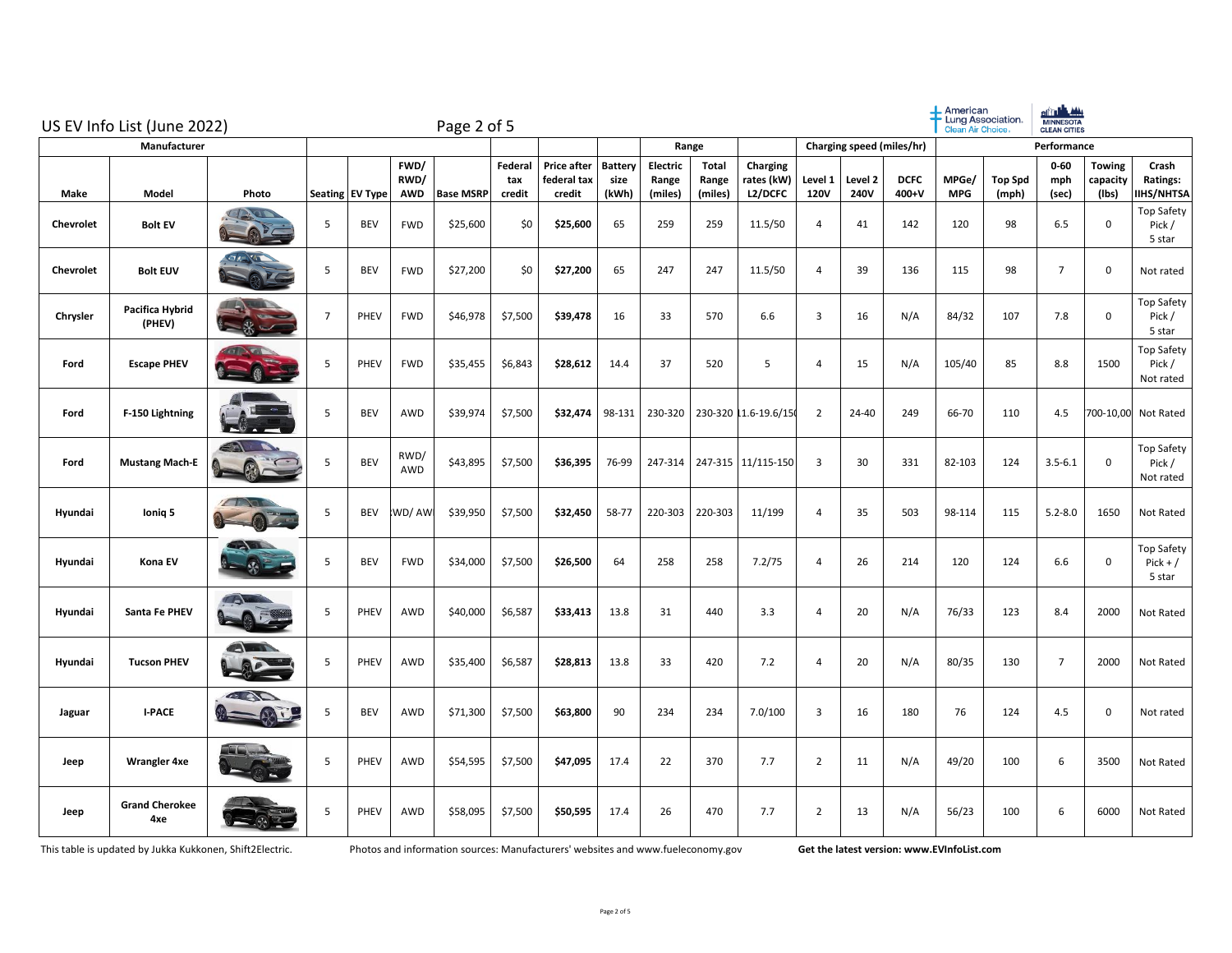| US EV Info List (June 2022)<br>Manufacturer |                                               |                            |                |                 |                            | Page 3 of 5      |                          |                                             |                                 |                              |                           |                                          |                        |                        |                           | $+$ American<br>Clean Air Choice. | Lung Association.       | ath <b>dh</b> Mi<br><b>MINNESOTA</b><br>CLEAN CITIES |                                    |                                           |
|---------------------------------------------|-----------------------------------------------|----------------------------|----------------|-----------------|----------------------------|------------------|--------------------------|---------------------------------------------|---------------------------------|------------------------------|---------------------------|------------------------------------------|------------------------|------------------------|---------------------------|-----------------------------------|-------------------------|------------------------------------------------------|------------------------------------|-------------------------------------------|
|                                             |                                               |                            |                |                 |                            |                  |                          |                                             |                                 |                              | Range                     |                                          |                        |                        | Charging speed (miles/hr) |                                   |                         | Performance                                          |                                    |                                           |
| Make                                        | Model                                         | Photo                      |                | Seating EV Type | FWD/<br>RWD/<br><b>AWD</b> | <b>Base MSRP</b> | Federal<br>tax<br>credit | <b>Price after</b><br>federal tax<br>credit | <b>Battery</b><br>size<br>(kWh) | Electric<br>Range<br>(miles) | Total<br>Range<br>(miles) | Charging<br>rates (kW)<br><b>L2/DCFC</b> | Level 1<br><b>120V</b> | Level 2<br><b>240V</b> | <b>DCFC</b><br>400+V      | MPGe/<br><b>MPG</b>               | <b>Top Spd</b><br>(mph) | $0 - 60$<br>mph<br>(sec)                             | <b>Towing</b><br>capacity<br>(Ibs) | Crash<br>Ratings:<br><b>IIHS/NHTSA</b>    |
| Kia                                         | EV6                                           |                            | 5              | <b>BEV</b>      | WD/AW                      | \$40,900         | \$7,500                  | \$33,400                                    | 58-77                           | 232-310                      | 232-310                   | 11/200                                   | 4                      | 36                     | 527                       | 105-117                           | 120                     | $4.6 - 8.0$                                          | 2300                               | Not Rated                                 |
| Kia                                         | <b>Niro EV</b>                                |                            | 5              | <b>BEV</b>      | <b>FWD</b>                 | \$39,990         | \$7,500                  | \$32,490                                    | 64                              | 239                          | 239                       | 7.2/75                                   | 4                      | 24                     | 199                       | 112                               | 104                     | 7.5                                                  | $\mathbf 0$                        | <b>Top Safety</b><br>$Pick + /$<br>4 star |
| Kia                                         | <b>Niro PHEV</b>                              |                            | 5              | PHEV            | <b>FWD</b>                 | \$29,590         | \$4,543                  | \$25,047                                    | 8.9                             | 26                           | 560                       | 3.3                                      | $\overline{4}$         | 10                     | N/A                       | 105/46                            | 107                     | 9                                                    | $\mathsf 0$                        | <b>Top Safety</b><br>$Pick + /$<br>4 star |
| Kia                                         | <b>Sorento PHEV</b>                           |                            | 6              | PHEV            | AWD                        | \$45,190         | \$6,587                  | \$38,603                                    | 13.8                            | 32                           | 460                       | 3.3                                      | 4                      | 20                     | N/A                       | 79/34                             | 123                     | 8.4                                                  | 2000                               | Not Rated                                 |
| <b>Land Rover</b>                           | <b>Range Rover Sport</b><br><b>PHEV</b>       |                            | 5              | PHEV            | AWD                        | \$83,000         | \$6,295                  | \$76,705                                    | 12.4                            | 19                           | 480                       | 7.4                                      | $\overline{2}$         | 9                      | N/A                       | 42/19                             | 140                     | 5.7                                                  | 0                                  | Not Rated                                 |
| <b>Land Rover</b>                           | <b>Range Rover PHEV</b>                       | י הידי <u>ם</u>            | 5              | PHEV            | AWD                        | \$104,500        | \$6,295                  | \$98,205                                    | 12.4                            | 19                           | 480                       | 7.4                                      | $\overline{2}$         | 9                      | N/A                       | 42/19                             | 137                     | 6.4                                                  | $\mathbf 0$                        | Not Rated                                 |
| Lexus                                       | NX 450h+                                      |                            | 5              | PHEV            | AWD                        | \$57,225         | \$7,500                  | \$49,725                                    | 18.1                            | 37                           | 550                       | $3.3 - 6.6$                              | 3                      | 16                     | N/A                       | 84/36                             | 124                     | 6                                                    | 2000                               | Not Rated                                 |
| Lincoln                                     | <b>Corsair Grand</b><br><b>Touring (PHEV)</b> |                            | 5              | PHEV            | AWD                        | \$51,810         | \$6,843                  | \$44,967                                    | 14.4                            | 28                           | 430                       | 6.6                                      | 3                      | 15                     | N/A                       | 78/33                             | 121                     | $\overline{7}$                                       | 2000                               | Not Rated                                 |
| Lincoln                                     | <b>Aviator Grand</b><br><b>Touring (PHEV)</b> | <b>All Street Property</b> | $\overline{7}$ | PHEV            | AWD                        | \$69,910         | \$6,534                  | \$63,376                                    | 13.6                            | 21                           | 460                       | 6.6                                      | $\overline{2}$         | 11                     | N/A                       | 56/23                             | 145                     | 5                                                    | 5600                               | <b>Top Safety</b><br>Pick / Not<br>rated  |
| Lucid                                       | Air                                           |                            | 5              | <b>BEV</b>      | AWD                        | \$87,400         | \$7,500                  | \$79,900                                    | 118                             | 471-520                      | 471-520                   | 19/300                                   | $\overline{4}$         | 69                     | 876                       | 116-131                           | 167                     | $2.5 - 3.1$                                          | $\mathbf 0$                        | Not Rated                                 |
| <b>Mercedes</b>                             | EQS                                           |                            | 5              | <b>BEV</b>      | :WD/ AW                    | \$102,310        | \$7,500                  | \$94,810                                    | 108                             | 340-350                      | 340-350                   | 9.6/200                                  | 3                      | 27                     | 456                       | 95-97                             | 130                     | $3.4 - 5.9$                                          | $\mathbf 0$                        | Not Rated                                 |
| Mini                                        | <b>Cooper SE</b>                              |                            | $\overline{4}$ | <b>BEV</b>      | <b>FWD</b>                 | \$34,225         | \$7,500                  | \$26,725                                    | 33                              | 114                          | 114                       | 7.4                                      | $\overline{4}$         | 24                     | 128                       | 108                               | 93                      | 6.9                                                  | $\mathbf 0$                        | Not Rated                                 |
| Mitsubishi                                  | <b>Outlander PHEV</b>                         |                            | 5              | <b>PHEV</b>     | AWD                        | \$36,995         | \$5,836                  | \$31,159                                    | 12                              | 22                           | 310                       | 3.7/22                                   | $\overline{3}$         | 8                      | 39                        | 74/25                             | 106                     | 9.9                                                  | 1500                               | Good-<br>Acceptable/<br>5 star            |
| Nissan                                      | Leaf                                          |                            | 5              | BEV             | <b>FWD</b>                 | \$27,400         | \$7,500                  | \$19,900                                    | 40-62                           | 150-226                      | 150-226                   | 6.6/70                                   | $\overline{4}$         | 22                     | 189                       | 114                               | 90                      | 6.5                                                  | $\mathbf 0$                        | Good/<br>Not rated                        |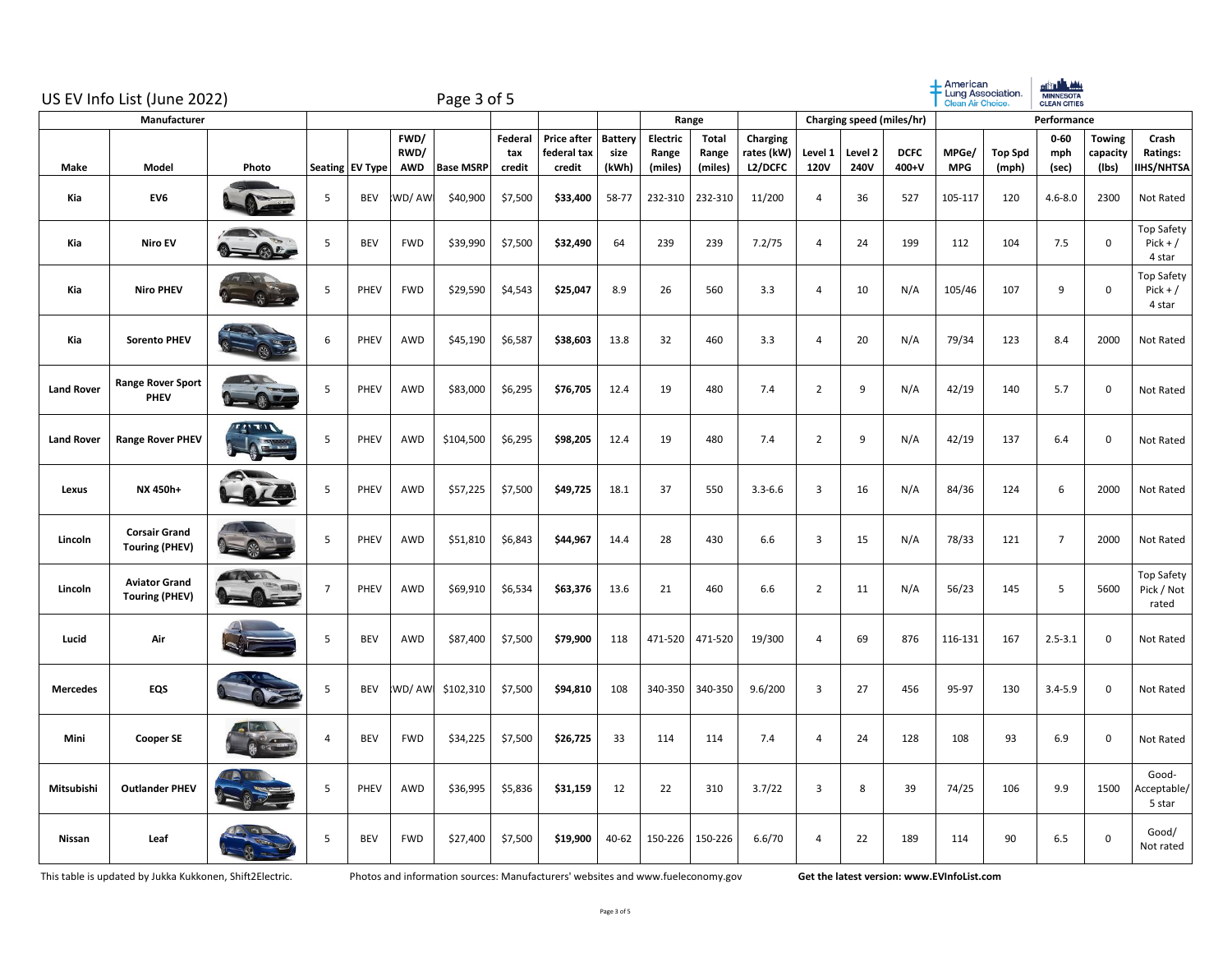|          | US EV Info List (June 2022)       | Page 4 of 5               |                |                 |                            |                  |                          |                                      |                                 |                              |                           | $+$ American<br>Lung Association.<br>Clean Air Choice |                           | of the life. Adds<br><b>MINNESOTA</b><br><b>CLEAN CITIES</b> |                      |                     |                         |                          |                                    |                                    |
|----------|-----------------------------------|---------------------------|----------------|-----------------|----------------------------|------------------|--------------------------|--------------------------------------|---------------------------------|------------------------------|---------------------------|-------------------------------------------------------|---------------------------|--------------------------------------------------------------|----------------------|---------------------|-------------------------|--------------------------|------------------------------------|------------------------------------|
|          | Manufacturer                      |                           |                |                 |                            |                  |                          |                                      |                                 | Range                        |                           |                                                       | Charging speed (miles/hr) |                                                              |                      |                     | Performance             |                          |                                    |                                    |
| Make     | Model                             | Photo                     |                | Seating EV Type | FWD/<br>RWD/<br><b>AWD</b> | <b>Base MSRP</b> | Federal<br>tax<br>credit | Price after<br>federal tax<br>credit | <b>Battery</b><br>size<br>(kWh) | Electric<br>Range<br>(miles) | Total<br>Range<br>(miles) | Charging<br>rates (kW)<br><b>L2/DCFC</b>              | Level 1<br><b>120V</b>    | Level 2<br>240V                                              | <b>DCFC</b><br>400+V | MPGe/<br><b>MPG</b> | <b>Top Spd</b><br>(mph) | $0 - 60$<br>mph<br>(sec) | <b>Towing</b><br>capacity<br>(Ibs) | Crash<br>Ratings:<br>IIHS/NHTSA    |
| Polestar | $\mathbf{z}$                      |                           | 5              | <b>BEV</b>      | AWD                        | \$48,400         | \$7,500                  | \$40,900                             | 78                              | 260-270                      | 260-270                   | 11/150                                                | $\overline{\mathbf{3}}$   | 30                                                           | 328                  | 92                  | 128                     | 4.2                      | 2000                               | Not Rated                          |
| Porsche  | Panamera E-hybrid                 | $T - 0F$<br><b>a</b> ==   | $\overline{2}$ | PHEV            | <b>AWD</b>                 | \$109,000        | \$7,500                  | \$101,500                            | 17.9                            | 19                           | 480                       | $3.6 - 7.2$                                           | $\overline{2}$            | 11                                                           | N/A                  | 51/23               | 167                     | $3.0 - 4.3$              | $\mathsf 0$                        | Not rated/<br>Not rated            |
| Porsche  | Cayenne E-hybrid                  |                           | 5              | PHEV            | <b>AWD</b>                 | \$86,500         | \$7,500                  | \$79,000                             | 17.9                            | 15                           | 370                       | $3.6 - 7.3$                                           | $\overline{2}$            | 10                                                           | N/A                  | 46/22               | 151                     | $3.6 - 4.7$              | $\pmb{0}$                          | Not rated/<br>Not rated            |
| Porsche  | Taycan                            |                           | $\overline{a}$ | <b>BEV</b>      | RWD/<br>AWD                | \$86,700         | \$7,500                  | \$79,200                             | 79-93                           | 201-227                      | 201-227                   | 11/270                                                | $\overline{2}$            | 23                                                           | 442                  | 69                  | 162                     | $2.6 - 5.1$              | $\mathbf 0$                        | Not Rated                          |
| Rivian   | <b>R1S</b>                        |                           | $\overline{7}$ | <b>BEV</b>      | AWD                        | \$72,500         | \$7,500                  | \$65,000                             | 135                             | 260-320                      | 260-320                   | 11.5/209                                              | $\overline{2}$            | 24                                                           | 349                  | 70                  | 125                     | 3                        | 7700                               | Not Rated                          |
| Rivian   | R <sub>1</sub> T                  |                           | 5              | <b>BEV</b>      | AWD                        | \$67,500         | \$7,500                  | \$60,000                             | 135                             | 260-320                      | 260-320                   | 11.5/210                                              | $\overline{2}$            | 24                                                           | 344                  | 69                  | 125                     | $\overline{3}$           | 11000                              | Not Rated                          |
| Subaru   | <b>Crosstrek Hybrid</b><br>(PHEV) |                           | 5              | PHEV            | AWD                        | \$36,345         | \$4,502                  | \$31,843                             | 8.8                             | 17                           | 480                       | 3.3                                                   | $\overline{3}$            | 9                                                            | N/A                  | 90/35               | 90                      | 8.3                      | $\mathbf 0$                        | Top Safety<br>$Pick + /$<br>5 star |
| Tesla    | Model 3                           | <b>START</b>              | 5              | <b>BEV</b>      | RWD/<br>AWD                | \$46,990         | \$0                      | \$46,990                             | 60-75                           | 263-353                      | 263-353                   | 11.5/250                                              | 4                         | 41                                                           | 712                  | 113-141             | 140-162                 | $3.1 - 5.3$              | $\mathsf 0$                        | Top Safety<br>$Pick + /$<br>5 star |
| Tesla    | <b>Model Y</b>                    |                           | $5 - 7$        | <b>BEV</b>      | AWD                        | \$62,990         | \$0                      | \$62,990                             | 75                              | 303-326                      | 303-326                   | 11.5/250                                              | 4                         | 41                                                           | 712                  | 121                 | 135-145                 | $3.5 - 4.8$              | 3500                               | Top Safety<br>$Pick + /$<br>5 star |
| Tesla    | Model S                           |                           | 5              | <b>BEV</b>      | <b>AWD</b>                 | \$99,900         | \$0                      | \$99,900                             | $100+$                          | 395-405                      | 395-405                   | 11.5/250                                              | 4                         | 38                                                           | 653                  | 110                 | 155-175                 | $2.0 - 3.1$              | $\mathbf 0$                        | Good-<br>Acceptable/<br>5 Stars    |
| Tesla    | <b>Model X</b>                    |                           | $5 - 7$        | <b>BEV</b>      | AWD                        | \$114,990        | \$0                      | \$114,990                            | 100                             | 340-360                      | 340-360                   | 11.5/250                                              | 3                         | 33                                                           | 570                  | 96                  | 155-163                 | $2.5 - 3.8$              | 5000                               | Not rated/<br>5 star               |
| Toyota   | bZ4X                              | <b>SALE</b>               | 5              | BEV             | RWD/<br>AWD                | \$42,000         | \$7,500                  | \$34,500                             | 72                              | 242-252                      | 242-252                   | $6.6/100 -$<br>150                                    | $\overline{4}$            | 23                                                           | 353                  | 114-119             | 110                     | $6.5 - 7.1$              | $\mathsf 0$                        | Not Rated                          |
| Toyota   | <b>Prius Prime</b>                | $\mathbb{S}_{\mathbb{Z}}$ | 5              | PHEV            | <b>FWD</b>                 | \$28,670         | \$4,502                  | \$24,168                             | 8.8                             | 25                           | 640                       | 3.3                                                   | 5                         | 13                                                           | N/A                  | 133/54              | 90                      | 11                       | $\mathsf 0$                        | Top Safety<br>Pick/<br>Not rated   |
| Toyota   | <b>RAV4 Prime</b>                 |                           | 5              | PHEV            | AWD                        | \$39,800         | \$7,500                  | \$32,300                             | 18.1                            | 42                           | 600                       | $3.3 - 6.6$                                           | 3                         | 9                                                            | N/A                  | 94/38               | 120                     | 5.7                      | $\mathsf 0$                        | Not Rated                          |